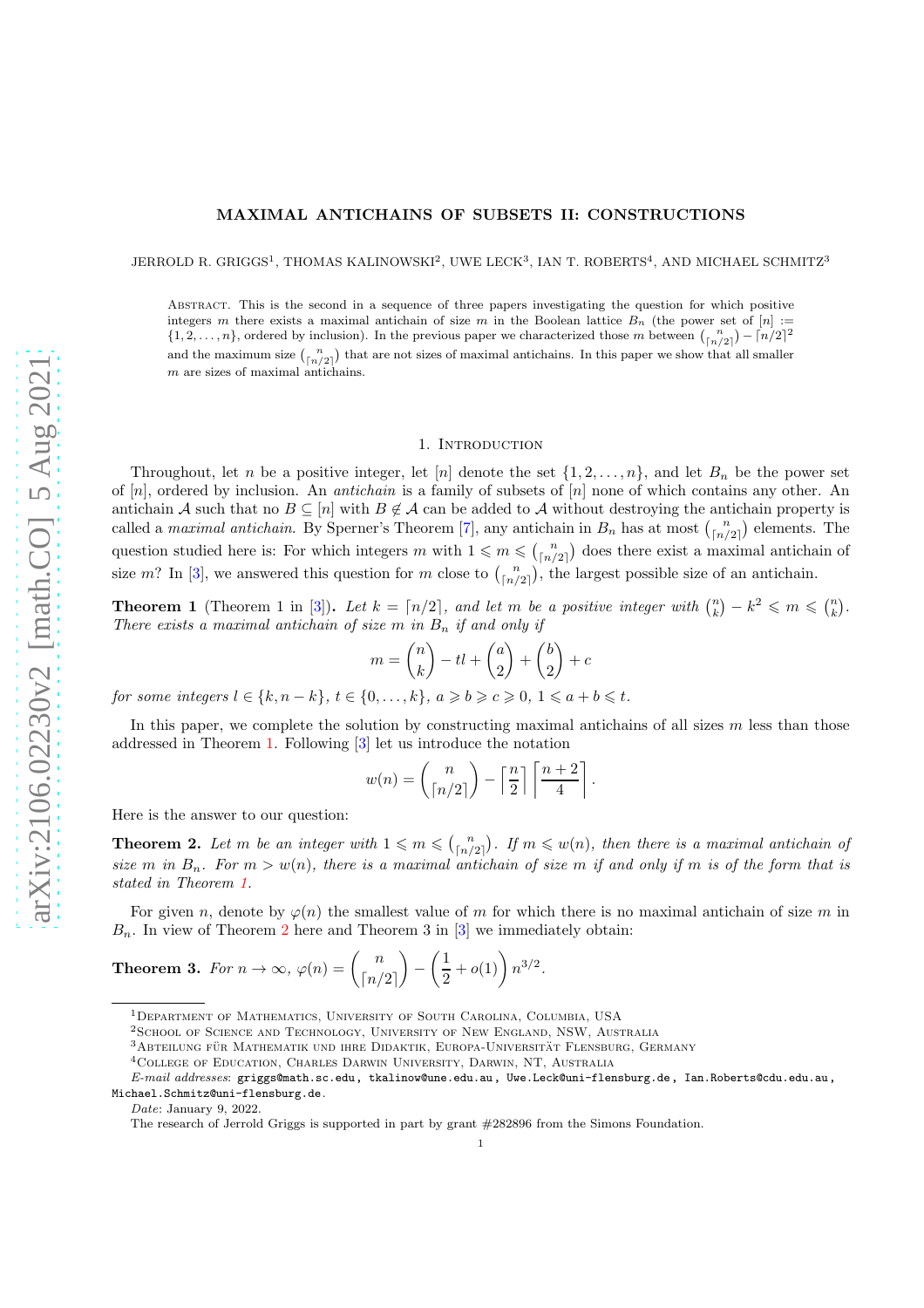Let us mention a related problem of interest. A family of subsets of  $[n]$  is flat if all sets in the family have the same size within one. So a flat antichain in  $B_n$  is completely contained in some two consecutive levels of  $B_n$ . For what values m does there exist a maximal antichain in  $B_n$  that is flat? In [\[3](#page-9-1)] it is shown that values m covered in Theorem [1](#page-0-0) (which are large) have this property. Our third paper [\[4\]](#page-9-2) will take us down all the way below  $n^2$ , by constructing flat maximal antichains for all possible sizes at least  $\binom{n}{2} - \lfloor (n+1)^2/8 \rfloor$ . It turns out that not for all very small sizes flat maximal antichains exist.

The rest of the paper consists of the proof of our main result, Theorem [2.](#page-0-1) In the next section we set up the actual result we need to prove, by induction on n. It is helpful to define  $S(n) = \{|\mathcal{A}| :$ A is a maximal antichain in  $B_n$ . In Section [3](#page-2-0) we present our general construction of maximal antichains on three consecutive levels, and derive that  $S(n)$  contains certain intervals. In Section [4,](#page-5-0) we verify that the intervals of sizes obtained from this construction are sufficient for  $n \geq 20$ . In Section [5](#page-6-0) we provide an additional construction to fill the gaps for  $7 \le n \le 19$ .

#### 2. Inductive reduction

In view of Theorem [1,](#page-0-0) to prove Theorem [2](#page-0-1) it is enough to construct maximal antichains of all sizes below  $\binom{n}{k} - k^2$ . Note that this gets below the maximum antichain size  $\binom{n}{k}$  by  $k^2 \sim n^2/4$ . However, for our induction to work nicely, we only go below the maximum antichain size by  $\sim n^2/8$  $\sim n^2/8$  $\sim n^2/8$ . Specifically, Theorem 2 is implied by this statement:

<span id="page-1-0"></span>**Theorem 4.** Let m be an integer with  $1 \leq m \leq w(n)$ . Then there exists a maximal antichain in  $B_n$  with size m.

<span id="page-1-1"></span>To prove Theorem [4,](#page-1-0) it will suffice by induction to construct antichains of larger sizes  $m$ , specifically consider:

Claim 1. If  $n \geq 7$ , then  $[w(n-1)+2, w(n)] \subseteq S(n)$ .

Assuming this claim, the proof of Theorem [4](#page-1-0) is easy. In the proof, we shall use some more notation. For a set M and a positive integer k we denote the set of all k-subsets of M by  $\binom{M}{k}$ , and we call  $\binom{[n]}{k}$  the k-th level of  $B_n$ . The shadow of a family  $\mathcal F$  of k-sets, denoted by  $\Delta \mathcal F$ , is the family of  $(k-1)$ -sets which are a subset of some member of F. Similarly, the shade (or upper shadow) of F (with respect to the fixed ground set [n]), denoted by  $\nabla \mathcal{F}$ , is the family of all  $(k+1)$ -subsets of  $[n]$  which are a superset of some member of  $\mathcal{F}$ :

$$
\Delta \mathcal{F} = \{ A : |A| = k - 1, A \subseteq X \text{ for some } X \in \mathcal{F} \},
$$
  

$$
\nabla \mathcal{F} = \{ A : A \subseteq [n], |A| = k + 1, X \subseteq A \text{ for some } X \in \mathcal{F} \}.
$$

*Proof of Theorem [4](#page-1-0) (assuming Claim [1\)](#page-1-1).* We proceed by induction on n. As we want to use Claim [1](#page-1-1) for the induction step, we have to establish the result for  $n \leq 6$  as the base case. For  $1 \leq m \leq n$ , a maximal antichain of size m is given by  $\{\{1\},\{2\},\ldots,\{m-1\},\{m,\ldots,n\}\}\$ . For  $n \leq 5$ , this is already sufficient, because then  $w(n) \leq n$ . As  $w(6) = 14$ , we need maximal antichains of sizes  $m = 7, 8, \ldots, 14$  for  $n = 6$ . Such are given by:

 $m = 7: A = \{\{1, 2, 3\}, \{1, 2, 4\}, \{1, 2, 5\}, \{3, 4\}, \{3, 5\}, \{4, 5\}, \{6\}\},\$  $m=8: \ \mathcal{A}={[4] \choose 2} \cup \{\{5\},\{6\}\},$  $m = 9: A = \{\{1, 2, 5\}, \{1, 2, 6\}, \{3, 4, 5\}, \{3, 4, 6\}, \{5, 6\}, \{1, 3\}, \{1, 4\}, \{2, 3\}, \{2, 4\}\},\$  $m = 10$ :  $\mathcal{A} = \{\{1, 2\}, \{1, 3\}, \{1, 4\}, \{2, 5\}, \{3, 6\}\} \cup \binom{[6]}{3} \setminus \nabla\{\{1, 2\}, \{1, 3\}, \{1, 4\}, \{2, 5\}, \{3, 6\}\},$  $m = 11: A = \{\{1, 2\}, \{1, 3\}, \{1, 4\}, \{2, 5\}, \{3, 5\}\} \cup {6 \choose 3} \setminus \nabla\{\{1, 2\}, \{1, 3\}, \{1, 4\}, \{2, 5\}, \{3, 5\}\},$  $m = 12$ :  $\mathcal{A} = \{\{1, 2\}, \{2, 3\}, \{4, 5\}\} \cup \binom{[6]}{3} \setminus \nabla \{\{1, 2\}, \{2, 3\}, \{4, 5\}\},$  $m = 13: \mathcal{A} = \{\{1, 2\}, \{2, 3\}, \{3, 4\}\} \cup {\binom{[6]}{3}} \setminus \nabla \{\{1, 2\}, \{2, 3\}, \{3, 4\}\},\$  $m = 14$ :  $\mathcal{A} = \{\{1, 2\}, \{3, 4\}\} \cup \binom{[6]}{3} \setminus \nabla \{\{1, 2\}, \{3, 4\}\}.$ 

For the induction step, we assume  $n \ge 7$  and  $[1, w(n-1)] \subseteq S(n-1)$ . Noting that  $1 \in S(n)$  for every n, and adding the singleton  $\{n\}$  to each of the maximal antichains with sizes  $m \in [1, w(n-1)]$  in  $B_{n-1}$ , we obtain  $[1, w(n-1)+1] \subset S(n)$ , and we use Claim 1 to conclude  $[1, w(n)] \subset S(n)$  as required.  $[1, w(n-1)+1] \subseteq S(n)$  $[1, w(n-1)+1] \subseteq S(n)$  $[1, w(n-1)+1] \subseteq S(n)$ , and we use Claim 1 to conclude  $[1, w(n)] \subseteq S(n)$  as required.

The rest of the paper is devoted to the proof of Claim [1.](#page-1-1)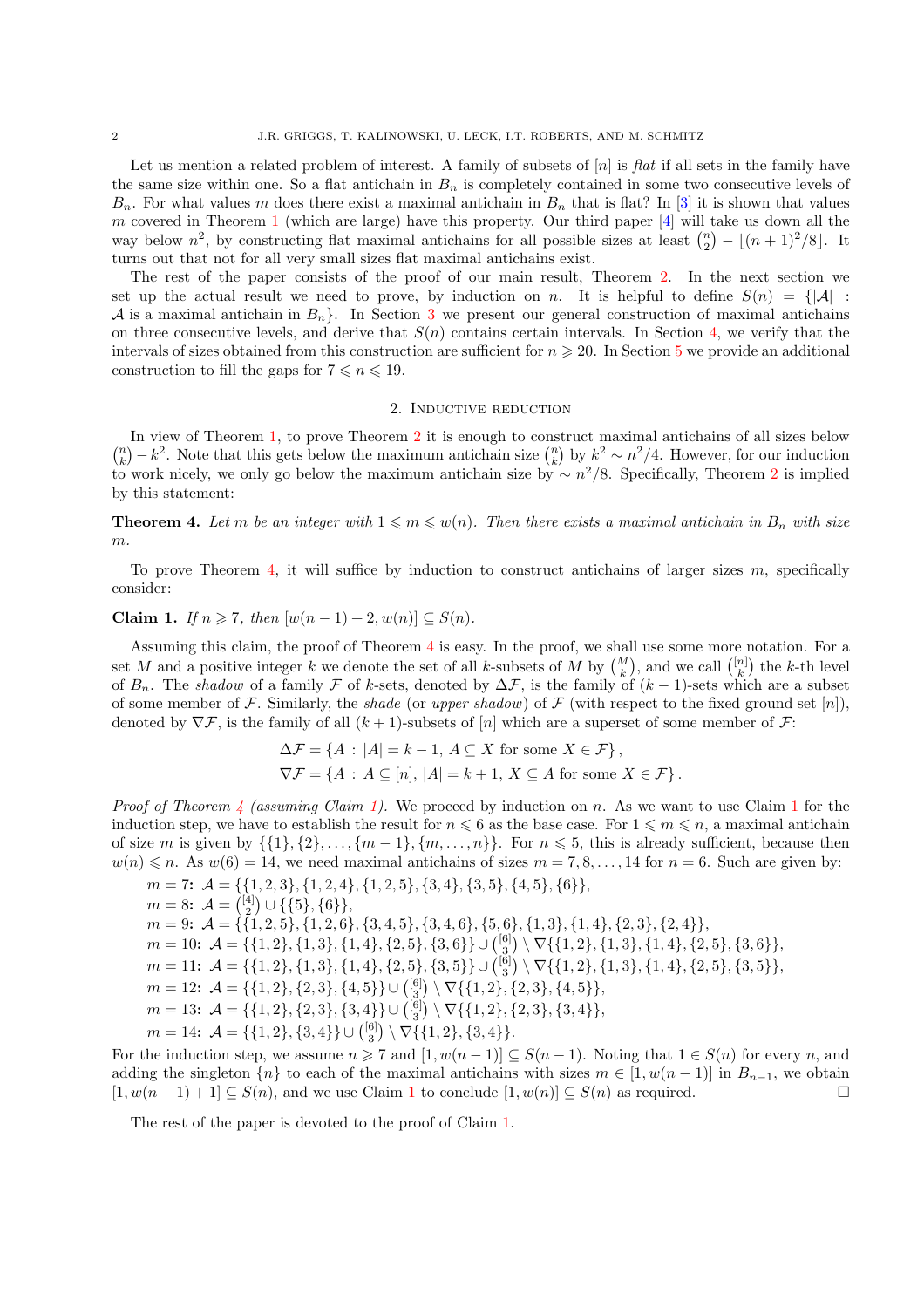## 3. The main construction

<span id="page-2-0"></span>Before going into the details of the construction we outline the general idea. A crucial role is played by maximal squashed flat antichains. These are maximal antichains of the form  $\mathcal{A} = \mathcal{I} \cup \binom{[n]}{k-1} \setminus \Delta \mathcal{I}$  with  $\mathcal{I} \subseteq \binom{[n]}{k}$ for some k such that  $\mathcal I$  is an initial segment of  $\binom{[n]}{k}$  in squashed order (also known as colexicographic order), i.e., *I* consists of the first  $|\mathcal{I}|$  sets of  $\binom{[n]}{k}$ , where  $A \subseteq [n]$  precedes  $B \subseteq [n]$  if  $\max[(A \setminus B) \cup (B \setminus A)] \in B$ . By the Kruskal-Katona Theorem [\[5](#page-9-3), [6](#page-9-4)], the squashed order is known to solve the Shadow Minimization Problem for families of  $k$ -sets.

From a maximal squashed flat antichain  $\mathcal{A}' \subseteq \binom{[n]}{k} \cup \binom{[n]}{k-1}$  with  $\binom{[k+3]}{k} \subseteq \mathcal{A}'$ , we can obtain a new maximal antichain A in the following way. We replace  $\binom{[k+3]}{k}$  in A' by a maximal antichain  $\mathcal{F}' \subseteq \binom{[k+3]}{k+1} \cup \binom{[k+3]}{k}$ , where  $\mathcal{F} := \mathcal{F}' \cap \binom{[k+3]}{k+1}$  contains only few sets (about  $k/2$ ). Clearly,  $\mathcal{F}' = \mathcal{F} \cup \binom{[k+3]}{k} \setminus \Delta \mathcal{F}$ . By results from [\[3\]](#page-9-1) about the shadow spectrum, we can vary  $\mathcal F$  without changing its cardinality to get k consecutive values for the size of  $\Delta \mathcal{F}$ . (For a few small values of n we only get  $k-1$  or  $k-2$  consecutive shadow sizes, and we close the resulting gaps by extra constructions.) Hence, from every maximal squashed  $\mathcal{A}' \subseteq \binom{[n]}{k} \cup \binom{[n]}{k-1}$ , we obtain an interval of k consecutive sizes of maximal antichains in  $B_n$ . We then vary A'. We say that two distinct maximal squashed antichains  $A_1, A_2 \subseteq \binom{[n]}{k} \cup \binom{[n]}{k-1}$  are *consecutive* if there is no maximal squashed antichain  $\mathcal{A}_3 \subseteq \binom{[n]}{k} \cup \binom{[n]}{k-1}$  with  $|\mathcal{A}_1 \cap \binom{[n]}{k}| < |\mathcal{A}_3 \cap \binom{[n]}{k}| < |\mathcal{A}_2 \cap \binom{[n]}{k}|$ . (Note that if  $\mathcal{A}_1, \mathcal{A}_2$  are consecutive, their sizes might not, i.e., there can be an  $\mathcal{A}_3$  with  $|\mathcal{A}_1| < |\mathcal{A}_3| < |\mathcal{A}_2|$ .) Observing that the sizes of consecutive maximal squashed flat antichains differ by at most  $k + 1$ , we deduce that the maximal antichains on levels  $k + 1$ , k and  $k - 1$  obtained from all these A' yield an interval  $I(n, k)$  of sizes of maximal antichains. We check that these intervals for consecutive values of k overlap, so that their union is an interval containing the required  $[w(n-1)+2, w(n)].$ 

For an integer k with  $\lfloor n/2 \rfloor \leq k \leq n-3$  we denote by  $\mathcal{M}(n,k)$  the set of all maximal squashed flat antichains  $\mathcal A$  with  $\binom{[k+3]}{k} \subseteq \mathcal A \subseteq \binom{[n]}{k} \cup \binom{[n]}{k-1}$ . Moreover, we let  $Y(n,k) = \{|\mathcal A| : \mathcal A \in \mathcal M(n,k)\}$  be the set of their sizes. The shadow spectrum  $\sigma(t, k)$  has been introduced in [\[3\]](#page-9-1) as the set of shadow sizes for a t-family of k-sets:  $\sigma(t, k) = \{|\Delta \mathcal{F}| : \mathcal{F}$  is a family of k-sets with  $|\mathcal{F}| = t\}.$ 

<span id="page-2-1"></span>The following lemma was used in [\[3\]](#page-9-1) already.

**Lemma 1.** Let  $1 \leq k \leq n$ . For every  $\mathcal{F} \subseteq \binom{[n]}{k}$  with  $|\mathcal{F}| < k$ , the antichain  $\mathcal{A} = \mathcal{F} \cup \binom{[n]}{k-1} \setminus \Delta \mathcal{F}$  is maximal. Proof. For  $X \in \binom{[n]}{k} \setminus \mathcal{F}$ ,  $|\Delta X \cap \Delta \mathcal{F}| \leq |\mathcal{F}| < k = |\Delta X|$ . Therefore  $\Delta X \not\subseteq \Delta \mathcal{F}$ . Therefore  $\mathcal{A} \cup \{X\}$  is not an

antichain, hence  $A$  is a maximal antichain.

<span id="page-2-2"></span>The following result is proved using the construction outlined above.

**Lemma 2.** Let n, k and t be integers with  $n \geq 7$ ,  $\frac{n-1}{2} \leq k \leq n-3$  and  $1 \leq t \leq k$ . Then for every  $m \in Y(n,k)$ and  $s \in \sigma(t, k)$  there is a maximal antichain  $\mathcal{A} \subseteq \binom{[k+3]}{k+1} \cup \binom{[n]}{k} \cup \binom{[n]}{k-1}$  with  $|\mathcal{A}| = m - s$ .

Proof. Fix  $m \in Y(n,k)$ ,  $s \in \sigma(t,k)$ , and  $\mathcal{A}' \in \mathcal{M}(n,k)$  with  $|\mathcal{A}'| = m$ . By [\[3,](#page-9-1) Theorem 2 and Remark 2],  $s+t \in \sigma(t,k+1)$  $s+t \in \sigma(t,k+1)$  $s+t \in \sigma(t,k+1)$ , and there is a family  $\mathcal{F} \subseteq \binom{[k+3]}{k+1}$  with  $|\mathcal{F}| = t$  and  $|\Delta \mathcal{F}| = s+t$ . By Lemma 1  $\mathcal{F}' = \mathcal{F} \cup \binom{[k+3]}{k} \setminus \Delta \mathcal{F}$  is a maximal antichain in  $B_{k+3}$ . As a consequence,  $\mathcal{A} = \left[ \mathcal{A}' \setminus \binom{[k+3]}{k} \right] \cup \mathcal{F}'$  is a maximal antichain in  $B_n$  with

$$
|\mathcal{A}| = |A'| - {k+3 \choose k} + |\mathcal{F}'| = m - {k+3 \choose k} + |\mathcal{F}| - {k+3 \choose 3} + |\Delta \mathcal{F}| = m + t - (s + t) = m - s.
$$

We know from [\[3,](#page-9-1) Theorem 2 and Proposition 1] that for  $t \leq k + 1$ ,

$$
\[tk - \binom{t - j^*(t)}{2} - \binom{j^*(t) + 1}{2}, tk\] \subseteq \sigma(t, k),\]
$$

<span id="page-2-3"></span>where  $j^*(t) = \left[\sqrt{2t} - 5/2\right]$  is the smallest non-negative integer j with  $\binom{j+3}{2} \geq t$ . Thus we have the following consequence of Lemma [2.](#page-2-2)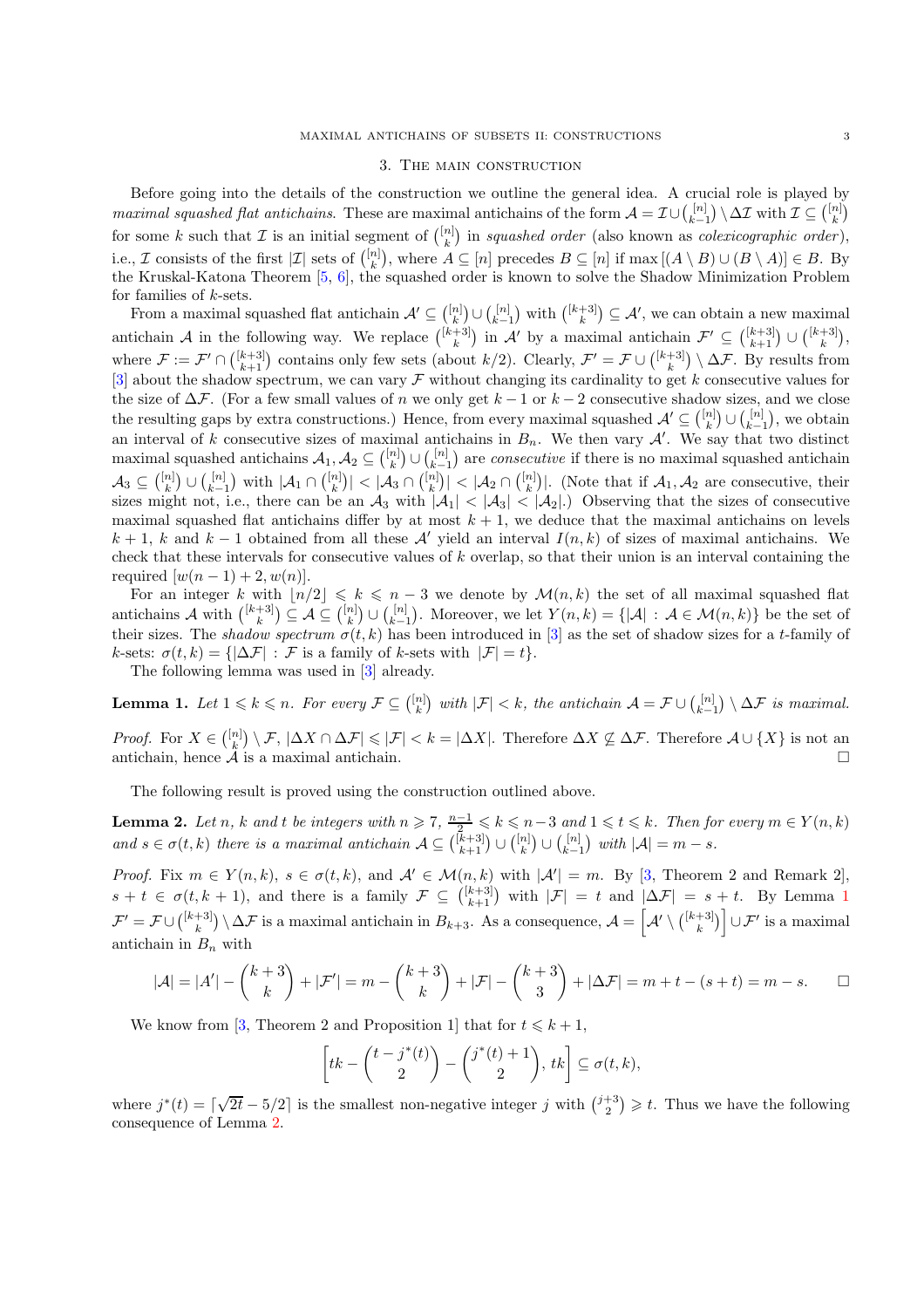**Corollary 1.** Let  $n \geq 7$  and k be integers with  $\frac{n-1}{2} \leq k \leq n-3$ . Let  $m \in Y(n,k)$  and set  $t = \lfloor \frac{k+3}{2} \rfloor$ ,  $j = j^*(t)$ . Then

$$
\left[m - tk, m - tk + {t - j \choose 2} + {j + 1 \choose 2}\right] \subseteq S(n).
$$

<span id="page-3-0"></span>In the next lemma we bound the lengths of the intervals in Corollary [1.](#page-2-3)

- **Lemma 3.** Let  $k \ge 3$ ,  $t = \left\lfloor \frac{k+3}{2} \right\rfloor$ ,  $j = j^*(t)$ , and set  $L = \binom{t-j}{2} + \binom{j+1}{2}$ .
- (i) If  $k \geq 9$  or  $k \in \{3, 7\}$ , then  $L \geq k$ .
- (ii) If  $k \in \{4, 5, 8\}$ , then  $L = k 1$ .
- (iii) If  $k = 6$ , then  $L = 4$ .

*Proof.* For  $3 \leq k \leq 32$ , the statement can be verified by calculating L. We now assume  $k \geq 33$ . Using  $\frac{k+2}{2} \leqslant t \leqslant \frac{k+3}{2}$ , we bound j by

$$
j = \left\lceil \sqrt{2t} - \frac{5}{2} \right\rceil \le \sqrt{2t} \le \sqrt{k+3}.
$$

Then

$$
L \ge \binom{t-j}{2} \ge \frac{1}{2} \left( \frac{k+2}{2} - \sqrt{k+3} \right) \left( \frac{k}{2} - \sqrt{k+3} \right) \ge \frac{1}{2} \left( \frac{k}{2} - \sqrt{k+3} \right)^2 = \frac{k^2}{8} - \frac{1}{2} k \sqrt{k+3} + \frac{k+3}{2},
$$

and

$$
L - k \ge \frac{k^2}{8} - \frac{1}{2}k\sqrt{k+3} - \frac{k}{2} = \frac{k}{8}\left(k - 4\sqrt{k+3} - 4\right) \ge \frac{k}{8}\left(k - 4\sqrt{k+3} - 9\right)
$$

$$
= \frac{k}{8}\left((k+3) - 4\sqrt{k+3} - 12\right) = \frac{k}{8}\left(\sqrt{k+3} + 2\right)\left(\sqrt{k+3} - 6\right) \ge 0,
$$

where the last inequality follows from  $k + 3 \ge 36$ .

<span id="page-3-1"></span>To show that the union of the intervals from Corollary [1](#page-2-3) is an interval, we need an upper bound for the gaps between the elements of  $Y(n, k)$ . This is provided in the next lemma.

**Lemma 4.** The sizes of any two consecutive maximal squashed flat antichains on levels k and  $k - 1$  in  $B_n$ differ by at most  $\max\{k-1, n-k\}$ . In particular, for  $k \geq \frac{n+1}{2}$  any two consecutive elements of  $Y(n, k)$  differ by at most  $k-1$ , for  $k=\frac{n}{2}$  they differ by at most k, and for  $k=\frac{n-1}{2}$  they differ by at most  $k+1$ .

*Proof.* Let  $A_m$  be the m-th k-set in squashed order, and let  $\mathcal{F}(k,m) = \{A_1, \ldots, A_m\}$  be the collection of the first m k-sets in squashed order. Let  $\Delta' A_m$  denote the marginal shadow of  $A_m$ , that is,  $\Delta' A_m$  =  $\Delta A_m \setminus \Delta \mathcal{F}(k,m-1)$ . For  $m < {n \choose k}$ , the collection  $\mathcal{A}(k,m,n) = \mathcal{F}(k,m) \cup {n \choose k-1} \setminus \Delta \mathcal{F}(k,m)$  is a maximal antichain in  $B_n$  if and only if  $\Delta' A_{m+1} \neq \emptyset$ . Note that  $\Delta' A_{m+1} \neq \emptyset$  if and only if  $1 \in A_{m+1}$  because if  $1 \in A_{m+1}$ then  $A_{m+1} \setminus \{1\} \in \Delta' A_{m+1}$  and if  $1 \notin A_{m+1}$  and  $x \in A_{m+1}$ , then  $A_{m+1} \setminus \{x\} \in \Delta(A_{m+1} \setminus \{x\} \cup \{1\}).$ 

Suppose that  $\mathcal{A} = \mathcal{A}(k, m, n)$  is a maximal squashed antichain and let  $\mathcal{A}' = \mathcal{A}(k, m', n)$  be the next maximal squashed antichain. We will conclude the proof by verifying that  $|\mathcal{A}| - (k - 1) \leq |\mathcal{A}'| \leq |\mathcal{A}| + (n - k)$ . If  $\Delta' A_{m+2} \neq \emptyset$  then  $m' = m + 1$ , and the claim follows from  $|\mathcal{A}'| = |\mathcal{A}| + 1 - |\Delta' A_{m+1}|$ . If  $\Delta' A_{m+2} = \emptyset$ , then  $1 \in A_{m+1}$ ,  $2 \notin A_{m+1}$  and  $A_{m+2} = A_{m+1} \setminus \{1\} \cup \{2\}$ . It follows that  $\Delta' A_{m+1} = \{A_{m+1} \setminus \{1\}\}.$ Moreover, with  $y := \min A_{m'}$  we have  $A_{m+i} = A_{m'} \setminus \{y\} \cup \{i\}$  for  $i = 1, 2, ..., m' - m$ . Hence,  $2 \leq$  $m - m' = y \leqslant n - k - 1$ ,  $|\Delta' A_{m+1}| = 1$  and  $\Delta' A_{m+2} = \cdots = \Delta' A_{m'} = \emptyset$ . The claim follows with  $|\mathcal{A}'| = |\mathcal{A}| + (m'-m) - |\Delta' A_{m+1} \cup \cdots \cup \Delta' A_{m'}|.$ 

<span id="page-3-2"></span>**Lemma 5.** Let  $n \ge 7$ ,  $\lfloor n/2 \rfloor \le k \le n-3$ ,  $t = \lfloor \frac{k+3}{2} \rfloor$  and  $j = j^*(t)$ . Then  $I(n, k) \subseteq S(n)$ , where

$$
I(n,k) = \left[\min Y(n,k) - tk, \max Y(n,k) - tk + \binom{t-j}{2} + \binom{j+1}{2}\right].
$$

*Proof.* If  $k \geq 9$  or  $k \in \{3, 7\}$  $k \in \{3, 7\}$  $k \in \{3, 7\}$ , then by Lemmas 3 and [4](#page-3-1)

$$
I(n,k) = \bigcup_{m \in Y(n,k)} \left[ m - tk, m - tk + \binom{t-j}{2} + \binom{j+1}{2} \right],
$$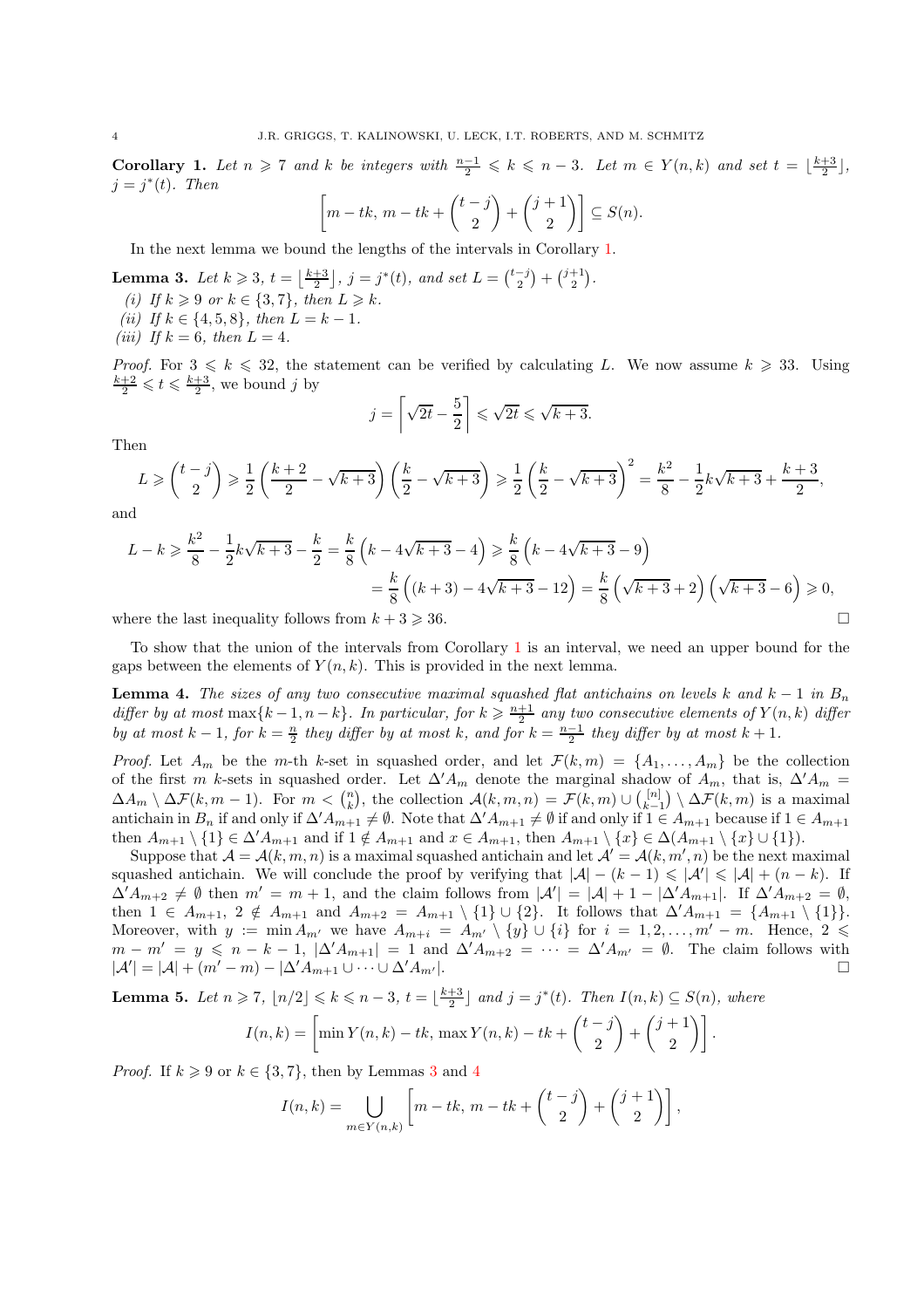and the claim follows by Corollary [1.](#page-2-3) For  $k \in \{4, 5, 8\}$ , the claim follows if  $n \leq 2k$ , and for  $n = 2k + 1$  there is exactly one gap of length  $k + 1$  in  $Y(n, k)$ : the difference between the sizes of the last two maximal squashed flat antichains which have sizes  $\binom{n}{k} - (k+1)$  and  $\binom{n}{k}$ , respectively. As a consequence, the only element of  $I(n, k)$  which is not covered by Corollary [1](#page-2-3) is  $\binom{n}{k} - tk - 1$ . For  $k = 6$ , we still need to do something for  $n = 12$  and  $n = 13$ . For  $n = 12$ , we only need a maximal antichain of size  $\binom{12}{6} - 25$  by the same argument as above. For  $n = 13$ , we need to look for the gaps in  $Y(13,6)$  which have length 6 or 7. As before, there is only one gap of size 7. Writing down the elements of  $Y(n, k)$  in the order in which they appear when we run through the antichains in  $\mathcal{M}(n, k)$  ordered by the number of k-sets, then there are a few more differences of size 6. Fortunately, in most cases these gaps are filled by maximal squashed antichains that occur earlier or later. Using a computer, we verify that when we write down the elements of  $Y(n, k)$  in increasing order, the only gaps of size at least six appear between the three largest values, that is, between  $\binom{13}{6} - 13$ ,  $\binom{13}{6} - 7$ and  $\binom{13}{6}$ . As a consequence, we only need the sizes  $\binom{13}{6} - 25$  $\binom{13}{6} - 25$  $\binom{13}{6} - 25$ ,  $\binom{13}{6} - 26$  and  $\binom{13}{6} - 32$ . Applying Lemma 2 with  $\binom{n}{k} \in Y(n,k)$ , it is sufficient to verify that the missing sizes can be written in the form  $\binom{n}{k} - s$  for some  $s \in \sigma(\tilde{t}', k)$  with  $t' \leq k$ . The proof is completed by observing that

- $\binom{9}{4} 13 \in S(9)$  because  $13 \in \sigma(4, 4)$ ,
- $\binom{11}{5} 21 \in S(11)$  because  $21 \in \sigma(5, 5)$ ,
- $\{({}^{13}_{6})-25,({}^{13}_{6})-26,({}^{13}_{6})-32\}\subseteq S(13)$  because  $\{25,26\}\subseteq \sigma(5,6)$  and  $32 \in \sigma(6,6)$ ,
- $\left(\frac{12}{6}\right) 25 \in S(12)$  because  $25 \in \sigma(5,6)$ ,
- $\binom{17}{8} 41 \in S(17)$  because  $41 \in \sigma(6, 8)$ .

We use results from [\[2\]](#page-9-5) to bound min  $Y(n, k)$ . To state these results, let  $C_l$  be the sum of the first l Catalan numbers:  $C_l = \sum_{i=1}^{l} \frac{1}{i+1} {2i \choose i}$ .

<span id="page-4-0"></span>**Lemma 6** (Section 4.1 in [\[2](#page-9-5)]). For  $1 < k < n$ , the minimum size of a maximal squashed flat antichain is

$$
\min\left\{\binom{n}{k-1},\binom{n}{k}\right\} - C_{\min\{k-1,n-k\}}.
$$

The largest number of k-sets in a maximal squashed flat antichain of minimum size is  $\binom{a_k}{k} + \cdots + \binom{a_2}{2}$  where

<span id="page-4-1"></span>
$$
a_i = \begin{cases} 2i - 2 & \text{for } i \leq n - k + 1, \\ n - k - 1 + i & \text{for } i \geq n - k + 2. \end{cases}
$$
 (1)

<span id="page-4-2"></span>From Lemma [6](#page-4-0) we obtain the following values for min  $Y(n, k)$ .

**Lemma 7.** If  $5 \leq k \leq n-4$  then  $\min Y(n, k) = \min \left\{ \binom{n}{k-1} \right\}$  $\bigg)$ ,  $\bigg( \begin{matrix} n \\ i \end{matrix} \bigg)$  $\begin{pmatrix} n \ k \end{pmatrix} \bigg\} - C_{\min\{k-1,n-k\}}.$ 

*Proof.* To deduce this from Lemma [6,](#page-4-0) we verify  $\binom{a_k}{k} + \cdots + \binom{a_2}{2} \geq \binom{k+3}{k}$ , where the  $a_i$  are given by [\(1\)](#page-4-1). If  $k \leq n-k+1$  then  $\binom{a_k}{k} + \cdots + \binom{a_2}{2} \geq \binom{a_k}{k} = \binom{2k-2}{k} \geq \binom{k+3}{k}$ , where the inequality follows from  $k \geq 5$ . If  $k \geq n-k+2$ , then  $\binom{a_k}{k} + \cdots + \binom{a_2}{2} \geq \binom{a_k}{k} = \binom{n-1}{k} \geq \binom{k+3}{k}$ , where the inequality follows from  $n-1 \geq k+3$ .  $\Box$ 

<span id="page-4-3"></span>We are now ready to express the intervals  $I(n, k)$  in terms of n and k.

**Lemma 8.** Let  $k \ge 5$ , assume  $\frac{n-1}{2} \le k \le n-4$ , and set  $t = \lfloor \frac{k+3}{2} \rfloor$ ,  $j = j^*(t)$ . (i) If  $k > \frac{n+1}{2}$  then

$$
I(n,k) \supseteq \left[ \binom{n}{k} - C_{n-k} - tk, \binom{n}{k-1} + \binom{k+3}{k} - \binom{k+3}{k-1} - tk + \binom{t-j}{2} + \binom{j+1}{2} \right].
$$
  
(ii) If  $k \le \frac{n+1}{2}$  then  $I(n,k) = \left[ \binom{n}{k-1} - C_{k-1} - tk, \binom{n}{k} - tk + \binom{t-j}{2} + \binom{j+1}{2} \right].$   
Moreover,  $I(7,3) = [16,29], I(8,4) = [41,61], and I(9,4) = [69,117].$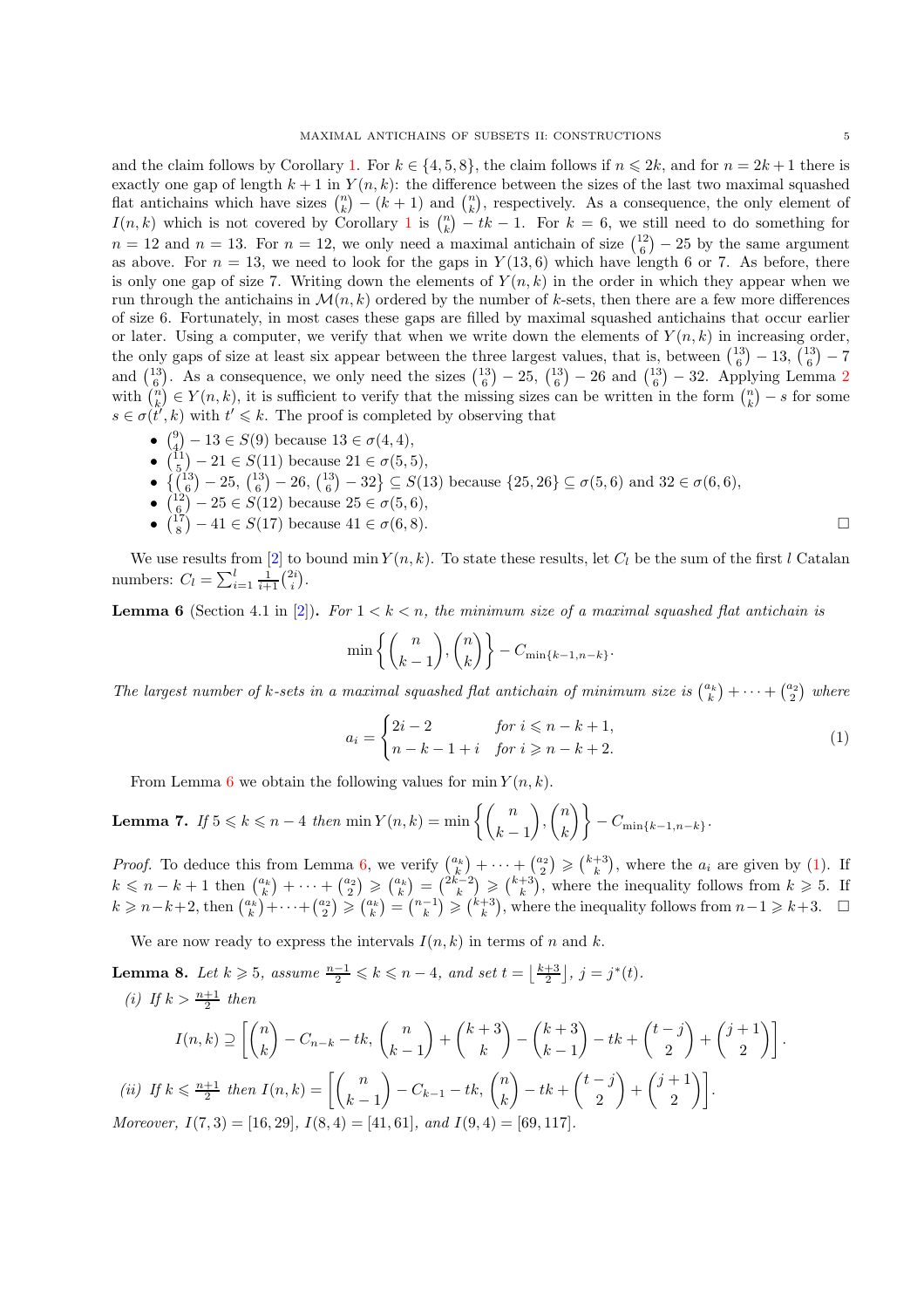*Proof.* For  $k \ge 5$ , by Lemma [7,](#page-4-2)

$$
\min I(n,k) = \min \left\{ {n \choose k-1}, {n \choose k} \right\} - C_{\min\{k-1, n-k\}} - tk,
$$

and this gives the left ends of the intervals in (i) and (ii). For  $k > \frac{n+1}{2}$ , the right end of the interval comes from  $\binom{[k+3]}{k} \cup \binom{[n]}{k-1} \setminus \binom{[k+3]}{k-1} \in \mathcal{M}(n,k)$ . For  $k \leq \frac{n+1}{2}$ ,  $\binom{[n]}{k} \in \mathcal{M}(n,k)$  implies

$$
\max I(n,k) = \binom{n}{k} - tk + \binom{t-j}{2} + \binom{j+1}{2}.
$$

This is also valid for  $k \in \{3,4\}$ , and gives the right ends of the intervals for  $(n, k) \in \{(7, 3), (8, 4), (9, 4)\}$ . For the left ends of these intervals we do an exhaustive search over  $\mathcal{M}(n,k)$  and find the following antichains. For  $(n, k) = (7, 3)$ , the maximal squashed flat antichain with 21 3-sets has size 25. For  $(n, k) = (8, 4)$ , the maximal squashed flat antichain with 37 4-sets has size 53. For  $(n, k) = (9, 4)$ , the maximal squashed flat antichain with 37 4-sets has size 81.

#### 4. PROOF OF CLAIM  $1$  for large  $n$

<span id="page-5-0"></span>In this section, we prove Claim [1](#page-1-1) for  $n \geq 20$ .

**Lemma 9.** If  $n \ge 20$  then  $[w(n-1) + 2, w(n)] \subseteq S(n)$ .

*Proof.* For  $20 \le n \le 199$ , we use Lemmas [5](#page-3-2) and [8](#page-4-3) (and a computer) to verify the statement. For  $n \ge 200$ , we conclude using the following inequalities which are proved below:

- For  $k = \left[\frac{9n}{10}\right]$ , min  $I(n, k) < w(n 1)$  (Lemma [10\)](#page-5-1).
- For  $k = \lfloor n/2 \rfloor$ ,  $\max I(n, k) \geq w(n)$  (Lemma [11\)](#page-5-2).
- For  $\left\lceil \frac{n+2}{2} \right\rceil \leq k \leq \left\lceil \frac{9n}{10} \right\rceil$ ,  $\max I(n, k) \geq \min I(n, k-1)$  (Lemma [12\)](#page-6-1).

<span id="page-5-1"></span>**Lemma 10.** For  $n \ge 200$  and  $k = \left[\frac{9n}{10}\right]$ ,  $\min I(n, k) < w(n - 1)$ .

Proof. By Lemma [8,](#page-4-3) we have to show

$$
\binom{n}{k} - C_{n-k} - \left\lfloor \frac{k+3}{2} \right\rfloor k \leq w(n-1).
$$

We prove the stronger inequality  $\binom{n}{k} \leqslant \left(\frac{n-1}{\frac{n-1}{2}}\right)$  $\left\lfloor \frac{n-1}{2} \right\rfloor$  $- n<sup>2</sup>$ . We bound the left-hand side by

$$
\binom{n}{k} = \binom{n}{n-k} \leqslant \left(\frac{en}{n-k}\right)^{n-k} \leqslant \left(\frac{200e}{19}\right)^{n/10} < 1.4^n.
$$

For the right-hand side, we start with

$$
\binom{n-1}{\left\lfloor\frac{n-1}{2}\right\rfloor}\geqslant 2^{\lfloor(n-1)/2\rfloor}\geqslant 2^{\frac{99n}{200}}.
$$

.

Combining this with  $n^2 \leq 2^{\frac{98n}{200}} \leq 2^{\frac{98n}{200}} (2^{\frac{n}{200}} - 1)$ , we obtain  $\binom{n-1}{\lfloor \frac{n-1}{200} \rfloor}$  $\lfloor \frac{n-1}{2} \rfloor$  $n^2 \geqslant 2^{\frac{49n}{100}} > 1.4^n$ 

<span id="page-5-2"></span>Lemma 11. For  $n \geq 200$  and  $k = \lceil n/2 \rceil$ , max  $I(n, k) \geq w(n)$ .

*Proof.* Set  $t = \lfloor \frac{k+3}{2} \rfloor$  and  $j = j^*(t)$ . By Lemma [8,](#page-4-3) we have to show

$$
\binom{n}{k} - tk + \binom{t-j}{2} + \binom{j+1}{2} \ge \binom{n}{k} - k \left\lceil \frac{k+1}{2} \right\rceil.
$$
\n
$$
\binom{n}{k} \qquad \binom{t-j}{k} \qquad \binom{n}{k} \qquad \frac{k+1}{2}
$$

We prove the stronger inequality  $\binom{n}{k}$ k  $\bigg) - tk + \binom{t-j}{2}$ 2  $\Big\}\geqslant\Big\binom{n}{k}$ k  $\bigg) - k \left[ \frac{k+1}{2} \right]$ 2 , or, equivalently,

$$
\binom{t-j}{2} \geqslant k \left( \left\lfloor \frac{k+3}{2} \right\rfloor - \left\lceil \frac{k+1}{2} \right\rceil \right).
$$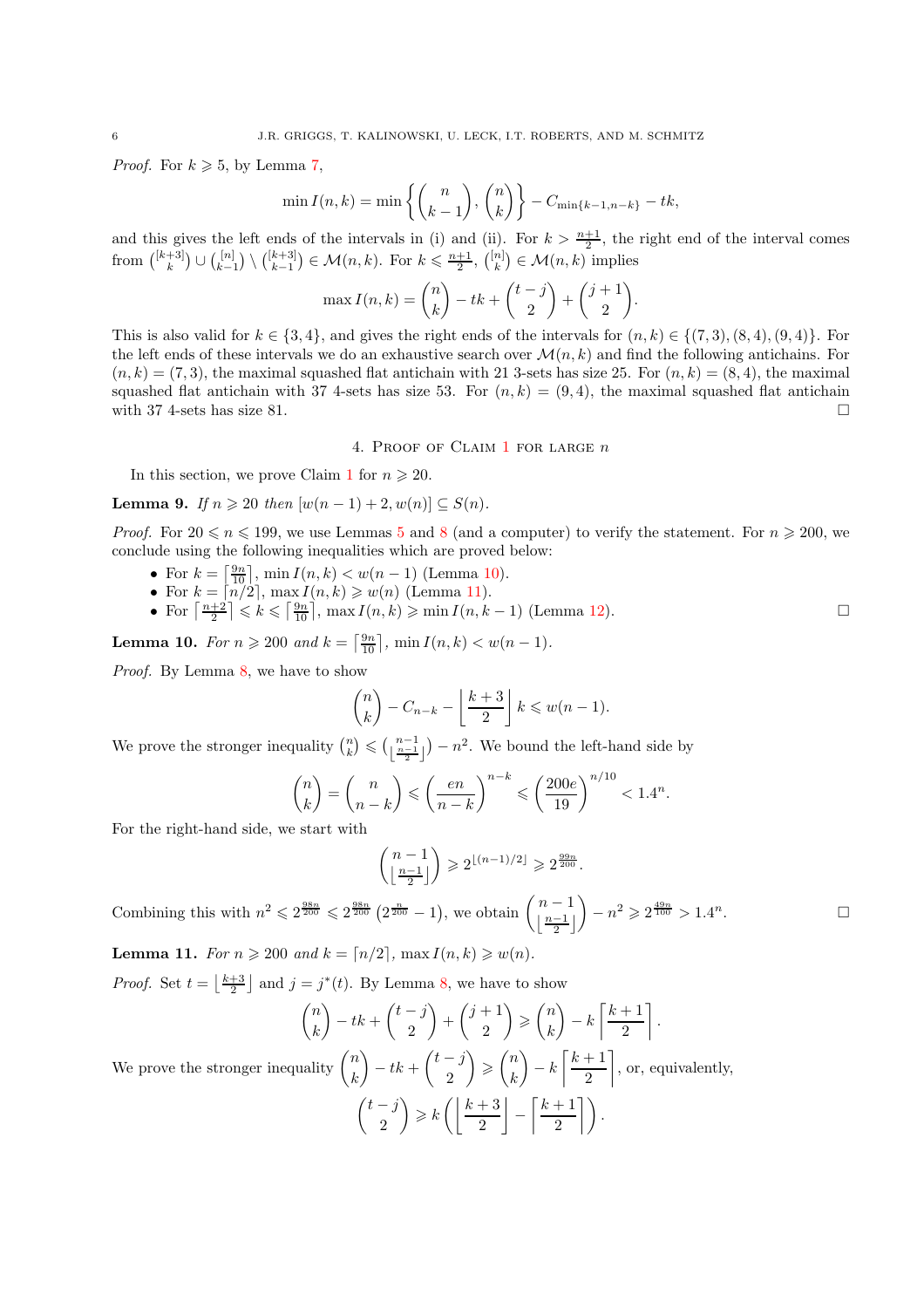If  $k$  is even then the right-hand side is 0, and there is nothing to do. For odd  $k$ , the right-hand side is equal to k, and we can show  $\binom{t-j}{2} \geq k$  as in the proof of Lemma [3.](#page-3-0) The assumption  $k \geq 33$  made in this proof follows from  $n \geqslant 200$ .

<span id="page-6-1"></span>**Lemma 12.** For  $n \ge 200$  and  $\left\lceil \frac{n+2}{2} \right\rceil \le k \le \left\lceil \frac{9n}{10} \right\rceil$ ,  $\max I(n, k) \ge \min I(n, k-1)$ .

*Proof.* Set  $t = \lfloor \frac{k+3}{2} \rfloor$ ,  $t' = \lfloor \frac{k+2}{2} \rfloor$  and  $j = j^*(t)$ . By Lemma [8,](#page-4-3) we have to show that

$$
\binom{n}{k-1} + \binom{k+3}{k} - \binom{k+3}{k} - tk + \binom{t-j}{2} + \binom{j+1}{2} \ge \min I(n, k-1).
$$
is is

For  $k = \frac{n+2}{2}$ , this is

$$
\binom{n}{k-1} + \binom{k+3}{k} - \binom{k+3}{k-1} - tk + \binom{t-j}{2} + \binom{j+1}{2} \ge \binom{n}{k-2} - C_{k-2} - t'(k-1).
$$
\n
$$
\le \binom{n}{k} \text{ we obtain}
$$

From  $n^5 \leqslant {n \choose k-1}$ , we obtain

$$
n^4 \leqslant \frac{1}{k} {n \choose k-1} = {n \choose k-1} - {n \choose k-2},
$$

and this can be used to bound the left-hand side:

$$
\binom{n}{k-1} + \binom{k+3}{k} - \binom{k+3}{k-1} - tk + \binom{t-j}{2} + \binom{j+1}{2} \ge \binom{n}{k-1} - n^4 \ge \binom{n}{k-2},
$$

which is obviously larger than the right-hand side. Now we assume  $k \geqslant \lfloor \frac{n+4}{2} \rfloor$ , and the claim will follow from

$$
\binom{n}{k-1} + \binom{k+3}{k} - \binom{k+3}{k-1} - tk + \binom{t-j}{2} + \binom{j+1}{2} \ge \binom{n}{k-1} - C(n-k+1) - t'(k-1).
$$

The left-hand side is larger than  $\binom{n}{k-1} - n^4$  and the right-hand side is smaller than

$$
\binom{n}{k-1} - C_{n-k+1} \leqslant \binom{n}{k-1} - C_{\lfloor n/10 \rfloor} \leqslant \binom{n}{k-1} - \frac{1}{\lfloor n/10 \rfloor + 1} \binom{2\lfloor n/10 \rfloor}{\lfloor n/10 \rfloor}.
$$

Therefore, it is sufficient to verify  $\frac{1}{l+1} {2l \choose l} \geq n^4$  for  $l = \lfloor n/10 \rfloor$ . We use the bound

$$
\frac{1}{l+1}\binom{2l}{l} \geqslant \frac{4^l}{(l+1)\left(\pi l \frac{4l}{4l-1}\right)^{1/2}}
$$

from [\[1\]](#page-9-6). From  $n \ge 200$ , it follows that  $l \ge 20$ , and this implies  $4^l \ge 25000l^{11/2}$ . Bounding the denominator by

$$
(l+1)\left(\pi l \frac{4l}{4l-1}\right)^{1/2} \leqslant \frac{23l}{22} \left(\pi l \frac{88}{87}\right)^{1/2} \leqslant 2l^{3/2},
$$

we obtain

$$
\frac{4^l}{(l+1)\left(\pi l \frac{4l}{4l-1}\right)^{1/2}} \geqslant 12500l^4 \geqslant (11l)^4 \geqslant n^4,
$$

<span id="page-6-0"></span>which concludes the proof.  $\Box$ 

## 5. PROOF OF CLAIM  $1$  for small  $n$

In this Section, we prove Claim [1](#page-1-1) for  $7 \le n \le 19$ . We need a few auxiliary results. Let

$$
S(n,k) = \left\{ |\mathcal{A}| \, : \, \mathcal{A} \subseteq \binom{[n]}{k-1} \cup \binom{[n]}{k} \text{ is a maximal antichain in } B_n \right\}.
$$

<span id="page-6-2"></span>**Lemma 13.** For  $k \geqslant 2$  and  $n \geqslant k+1$ ,  $S(n, k) \supseteq S(n-1, k) + \binom{n-1}{k-2}$  $k-2$  $\bigcap$  and  $S(n,k) \supseteq S(n-1,k-1)+\binom{n-1}{k}$ k .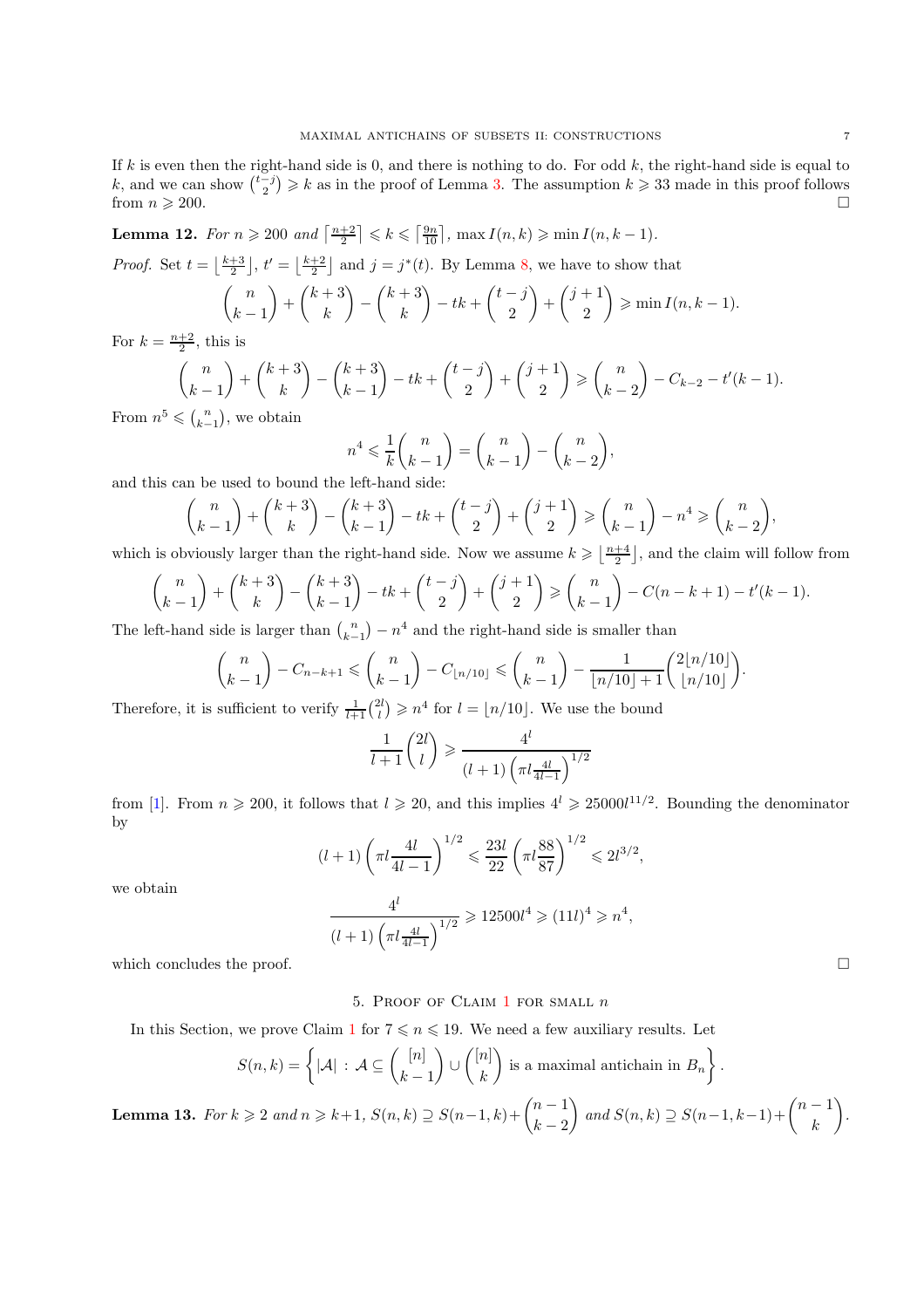*Proof.* let  $\mathcal{A}' \subseteq \binom{[n-1]}{[k-1]}$  $\binom{[n-1]}{[k-1]}$  ∪  $\binom{[n-1]}{[k]}$  $\binom{n-1}{[k]}$  be a maximal antichain in  $B_{n-1}$ . Then

$$
\mathcal{A} = \mathcal{A}' \cup \left\{ A \cup \{n\} \, : \, A \in \binom{[n-1]}{k-2} \right\} \subseteq \binom{[n]}{k-1} \cup \binom{[n]}{k}
$$

is a maximal antichain in  $B_n$ , and this implies the first inclusion. For the second one, let  $\mathcal{A}' \subseteq \binom{[n-1]}{[k-2]}$  $\binom{[n-1]}{[k-2]}$  ∪  $\binom{[n-1]}{[k-1]}$  $\binom{[n-1]}{[k-1]}$ be a maximal antichain in  $B_{n-1}$ . Then

$$
\mathcal{A} = \{ A \cup \{n\} \, : \, A \in \mathcal{A}' \} \cup \binom{[n-1]}{k} \subseteq \binom{[n]}{k} \cup \binom{[n]}{k}
$$
\nis a maximal antichain in  $B_n$ .

\n
$$
\Box
$$

**Definition 1.** A flat antichain  $A \subseteq \binom{[n]}{k} \cup \binom{[n]}{k}$  is called  $\{1,2\}$ -separated if  $\{1,2\} \subseteq A$  for every k-set  $A \in \mathcal{A}$  $|A \cap \{1,2\}| \leq 1$  for every  $(k-1)$ -set  $A \in \mathcal{A}$ .

<span id="page-7-0"></span>**Observation 1.** Let  $\mathcal{A}' \subseteq \binom{[n-1]}{k-1} \cup \binom{[n-1]}{k}$  and  $\mathcal{A}'' \subseteq \binom{[n-1]}{k-2} \cup \binom{[n-1]}{k-1}$  be  $\{1,2\}$ -separated maximal antichains in  $B_{n-1}$ . Then  $\mathcal{A} = \mathcal{A}' \cup \{A \cup \{n\} : A \in \mathcal{A}''\} \subseteq \binom{[n-1]}{k-1} \cup \binom{[n-1]}{k}$  is a  $\{1,2\}$ -separated maximal antichain in  $B_n$ .

<span id="page-7-1"></span>This can be used in an induction to establish the following result.

**Lemma 14.** Let n, k and m be integers with  $k \ge 2$ ,  $n \ge k+1$ , and

$$
\binom{n-1}{k-1} \leqslant m \leqslant \binom{n}{k-1} - 2\binom{n-3}{k-3} - \binom{n-4}{k-5}.
$$

Then there exists a  $\{1,2\}$ -separated antichain  $\mathcal{A} \subseteq \binom{[n]}{k-1} \cup \binom{[n]}{k}$  with  $|\mathcal{A}| = m$ .

*Proof.* For  $k = 2$ , we have  $m \in \{n-1, n\}$ . Then  $\binom{[n]}{1}$  is a  $\{1, 2\}$ -separated maximal antichain of size n, and  $\{\{1,2\}\}\cup\left(\binom{[n]}{1}, \{\{1\},\{2\}\}\right)$  is a  $\{1,2\}$ -separated maximal antichain of size  $n-1$ . For  $k\geqslant 3$ ,  $n=k+1$ , we have  $k \leq m \leq 2k - 2$ . For  $l \in \{3, 4, ..., n\}$ ,

$$
\mathcal{A} = \{ [n] \setminus \{j\} \, : \, 3 \leq j \leq l \} \; \cup \; \{ \{3, 4, \ldots, n\} \} \; \cup \; \{ \{i\} \cup ([3, n] \setminus \{j\}) \, : \, i \in \{1, 2\}, j \in \{l+1, \ldots, n\} \}.
$$

is a maximal  $\{1, 2\}$ -separated antichain with  $|\mathcal{A}| = l - 2 + 2(n - l) + 1 = 2k - l + 1$ . For  $n \geq k + 2$ , we proceed by induction, and note that Observation  $1$  implies that we get all sizes m with

$$
\binom{n-2}{k-1} + \binom{n-2}{k-2} \leqslant m \leqslant \binom{n-1}{k-1} - 2\binom{n-4}{k-3} - \binom{n-5}{k-5} + \binom{n-1}{k-2} - 2\binom{n-4}{k-4} - \binom{n-5}{k-6},
$$
\nis simplifies to the claimed range.

<span id="page-7-2"></span>and this simplifies to the claimed range.

**Lemma 15.** For 
$$
3 \le k \le 10
$$
 and  $2k \le n \le 20$ ,  $\left[\binom{n-1}{k-1}, \binom{n}{k-1}\right] \subseteq S(n,k)$ .

*Proof.* We proceed by induction on k, and for fixed k by induction on n. For the base case  $(k, n) = (3, 6)$ , we have to verify  $[10, 15] \subseteq S(6, 3)$ . For  $m \in [10, 14]$  we can use the maximal antichains on levels 2 and 3 in  $B_6$  that are given in the proof of Theorem [4](#page-1-0) at the end of Section [1,](#page-0-2) and for  $m = 15$  we use the maximal antichain  $\binom{[6]}{2}$ . Next, we look at the induction step from  $(k, n-1)$  to  $(k, n)$  for  $n \geq 2k+1$ . From the induction hypothesis and Lemma [13,](#page-6-2)

$$
S(n,k) \supseteq \left[ \binom{n-2}{k-1}, \binom{n-1}{k-1} \right] + \binom{n-1}{k-2} = \left[ \binom{n-2}{k-1} + \binom{n-1}{k-2}, \binom{n}{k-1} \right],
$$

and the claim follows with Lemma [14](#page-7-1) and

$$
\binom{n}{k-1} - 2\binom{n-3}{k-3} - \binom{n-4}{k-5} \ge \binom{n-2}{k-1} + \binom{n-1}{k-2}
$$

for all  $(k, n)$  with  $4 \leq k \leq 10$  and  $2k + 1 \leq n \leq 20$ . To complete the induction argument, we check that the claim for  $k \geq 4$  and  $n = 2k$  is implied by the statement for  $k - 1$ . We need four ingredients: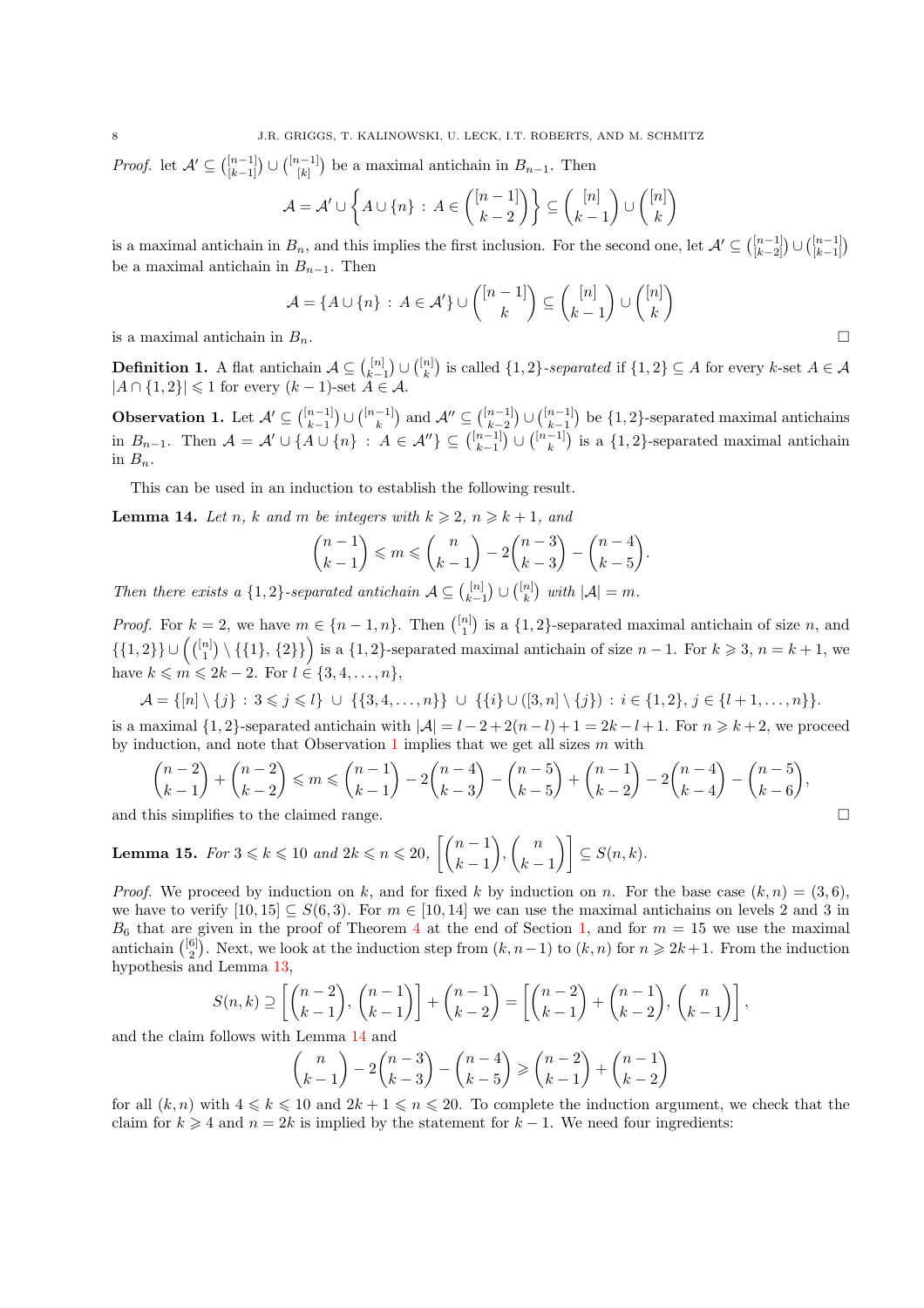• By Lemma [14,](#page-7-1)

$$
\left[\binom{2k-1}{k-1},\binom{2k}{k-1}-2\binom{2k-3}{k-3}-\binom{2k-4}{k-5}\right]\subseteq S(2k,k).
$$

• By Lemmas [13](#page-6-2) and [14,](#page-7-1)

$$
S(2k,k)\supseteq \left[\binom{2k-2}{k-1},\binom{2k-1}{k-1}-2\binom{2k-4}{k-3}-\binom{2k-5}{k-5}\right]+\binom{2k-1}{k-2}.
$$

• By Lemma [13,](#page-6-2)  $S(2k, k) \supseteq S(2k-1, k) + {2k-1 \choose k-2} \supseteq S(2k-2, k-1) + {2k-2 \choose k} + {2k-1 \choose k-2}$ , and with induction,

$$
S(2k,k) \supseteq \left[ \binom{2k-3}{k-2}, \binom{2k-2}{k-2} \right] + \binom{2k-2}{k} + \binom{2k-1}{k-2}.
$$

• By Lemma [13](#page-6-2) and induction,

$$
S(2k,k) \supseteq \left[ \binom{2k-2}{k-2}, \binom{2k-1}{k-2} \right] + \binom{2k-1}{k} = \left[ \binom{2k-2}{k-2} + \binom{2k-1}{k}, \binom{2k}{k-1} \right].
$$

We check that for  $4 \leq k \leq 10$ , the union of these four intervals is  $\left[\binom{2k-1}{k-1}, \binom{2k}{k-1}\right]$ , as required.

<span id="page-8-0"></span>We need one more simple construction before we can complete the argument for  $n \leq 19$ .

**Lemma 16.** Let  $n \geq 2$  be an integer. If  $m \in S(n-1)$  and  $m > \binom{n-2}{\lfloor \frac{n-2}{2} \rfloor} + 1$ , then  $m + n - 1 \in S(n)$ .

*Proof.* Let  $m \in S(n-1)$  with  $m > {\binom{n-2}{\lfloor \frac{n-2}{2} \rfloor}} + 1$ , and A be a maximal antichain in  $B_{n-1}$  with size m. Then, by Sperner's Theorem, A cannot contain a singleton. Thus,  $A \cup \{\{i, n\} : i \in [n-1]\}$  is a maximal antichain in  $B_n$  of size  $m + n - 1$ . in  $B_n$  of size  $m + n - 1$ .

Finally, we combine Lemmas [5,](#page-3-2) [8,](#page-4-3) [15](#page-7-2) and [16](#page-8-0) to prove Claim [1](#page-1-1) for  $7 \le n \le 19$ .

**Lemma 17.** For all  $n \in \{7, ..., 19\}$ ,  $[w(n-1) + 2, w(n)] \subset S(n)$ .

*Proof.* For each value of  $n$  we list the sizes coming from the various lemmas.

 $n = 7$ : We need the interval  $[w(6) + 2, w(7)] = [16, 23]$ , and Lemma [8](#page-4-3) yields  $I(7, 3) = [16, 29]$ .

 $n = 8$  $n = 8$ : We need  $[w(7)+2, w(8)] = [25, 58]$ . From Lemma 8 we have  $\mathcal{I}(8, 4) = [41, 61]$ , and from Lemma [15,](#page-7-2)  $\left[\binom{7}{2},\binom{8}{2}\right] \cup \left[\binom{7}{3},\binom{8}{3}\right] = [21,28] \cup [35,56]$ . Finally, Lemma [16](#page-8-0) with  $[22,27] \subseteq S(7)$  yields  $[29,34] \subseteq S(8)$ .  $n = 9$ : We need  $[w(8) + 2, w(9)] = [60, 111]$  $[w(8) + 2, w(9)] = [60, 111]$  $[w(8) + 2, w(9)] = [60, 111]$ . From Lemma 8 we have  $\mathcal{I}(9, 4) = [69, 117]$ , and from Lemma [15,](#page-7-2)  $\left[\binom{8}{3}, \binom{9}{3}\right] = [56, 84].$ 

 $n = 10$ : We need  $[w(9) + 2, w(10)] = [113, 237]$ . From Lemma [8](#page-4-3) we have

$$
I(10,5) \cup I(10,6) = [164,236],
$$

and from Lemma [15,](#page-7-2)  $\begin{bmatrix} 9 \\ 3 \end{bmatrix}$ ,  $\begin{bmatrix} 10 \\ 3 \end{bmatrix}$   $\cup$   $\begin{bmatrix} 4 \\ 4 \end{bmatrix}$  = [84, 120]  $\cup$  [126, 210]. From Lemma [16](#page-8-0) and [112, 116]  $\subseteq$  $S(9)$ , we deduce  $[121, 125] \subseteq S(10)$ , and finally, a maximal antichain of size 237 is given by  $\mathcal{A} =$  $\mathcal{F} \cup {\binom{[10]}{5}} \setminus \Delta \mathcal{F}$  where  $\mathcal{F} = \{\{1, 2, 3, 4, 5, 6\}, \{1, 2, 3, 4, 7, 8\}, \{1, 2, 3, 4, 9, 10\}\}.$  $n = 11$ : We need  $[w(10) + 2, w(11)] = [239, 438]$  $[w(10) + 2, w(11)] = [239, 438]$  $[w(10) + 2, w(11)] = [239, 438]$ . From Lemma 8 we have

$$
I(11,5) \cup I(11,7) = [273, 446],
$$

and from Lemma [15,](#page-7-2)  $\left[\binom{10}{4}, \binom{11}{4}\right] = [210, 330].$  $n = 12$ : We need  $[w(11) + 2, w(12)] = [440, 900]$ . From Lemma [8](#page-4-3) we have

$$
I(12,6) \cup I(12,7) = [693,904],
$$

and from Lemma [15,](#page-7-2)  $\left[\binom{11}{4}, \binom{12}{4}\right] \cup \left[\binom{11}{5}, \binom{12}{5}\right] = [330, 792]$ .  $n = 13$ : We need  $[w(12) + 2, w(13)] = [902, 1688]$  $[w(12) + 2, w(13)] = [902, 1688]$  $[w(12) + 2, w(13)] = [902, 1688]$ . From Lemma 8 we have  $I(13, 7) \cup I(13, 8) = [1138, 1688],$ 

and from Lemma [15,](#page-7-2)  $\left[\binom{12}{5}, \binom{13}{5}\right] = [792, 1287]$ .